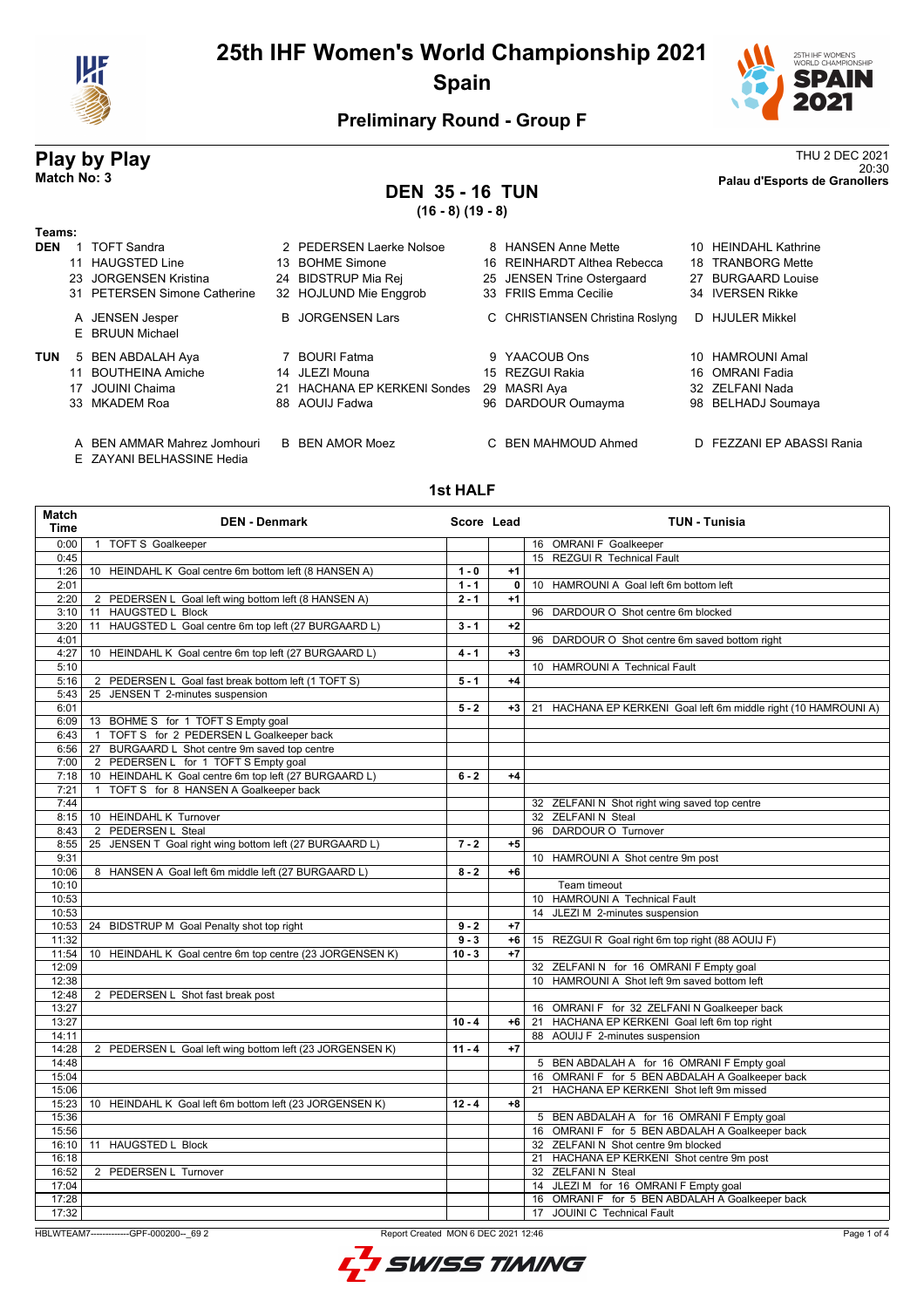



## **Preliminary Round - Group F**

**Play by Play**<br>Match No: 3<br>Palau d'Esports de Granollers 20:30 **Match No: 3 Palau d'Esports de Granollers**

### **DEN 35 - 16 TUN (16 - 8) (19 - 8)**

#### **1st HALF**

| Match<br><b>Time</b> | <b>DEN - Denmark</b>                                        | Score Lead |      | <b>TUN - Tunisia</b>                                            |
|----------------------|-------------------------------------------------------------|------------|------|-----------------------------------------------------------------|
| 17:38                | 32 HOJLUND M Goal left 6m bottom left                       | $13 - 4$   | $+9$ |                                                                 |
| 17:51                |                                                             |            |      | 5 BEN ABDALAH A for 16 OMRANI F Empty goal                      |
| 18:23                |                                                             | $13 - 5$   | $+8$ | 32 ZELFANI N Goal right 6m bottom right (21 HACHANA EP KERKENI) |
| 18:25                |                                                             |            |      | 16 OMRANI F for 5 BEN ABDALAH A Goalkeeper back                 |
| 18:59                | 2 PEDERSEN L Goal left wing top right (32 HOJLUND M)        | $14 - 5$   | $+9$ |                                                                 |
| 19:16                |                                                             |            |      | 14 JLEZI M for 16 OMRANI F Empty goal                           |
| 19:33                |                                                             |            |      | 16 OMRANI F for 5 BEN ABDALAH A Goalkeeper back                 |
| 19:45                |                                                             |            |      | 21 HACHANA EP KERKENI Shot left 9m missed                       |
| 20:15                | 2 PEDERSEN L Shot left wing missed                          |            |      |                                                                 |
| 20:33                |                                                             |            |      | 5 BEN ABDALAH A for 16 OMRANI F Empty goal                      |
| 20:58                |                                                             |            |      | 5 BEN ABDALAH A Shot right wing saved bottom left               |
| 21:01                |                                                             |            |      | 16 OMRANI F for 32 ZELFANI N Goalkeeper back                    |
| 21:51                | 23 JORGENSEN K Shot centre 6m saved top right               |            |      |                                                                 |
| 22:09                |                                                             |            |      | 32 ZELFANIN for 16 OMRANIF Empty goal                           |
| 22:23                |                                                             |            |      | 16 OMRANI F for 32 ZELFANI N Goalkeeper back                    |
| 22:23                |                                                             | $14 - 6$   | $+8$ | 14 JLEZI M Goal right 6m bottom left (21 HACHANA EP KERKENI)    |
| 22:52                | 32 HOJLUND M Turnover                                       |            |      | 21 HACHANA EP KERKENI Steal                                     |
| 23:10                |                                                             |            |      | 32 ZELFANI N for 16 OMRANI F Empty goal                         |
| 23:27                |                                                             | $14 - 7$   | $+7$ | 17 JOUINI C Goal centre 9m bottom left (21 HACHANA EP KERKENI)  |
| 23:30                |                                                             |            |      | 16 OMRANI F for 5 BEN ABDALAH A Goalkeeper back                 |
| 23:44                | 34<br>IVERSEN R Goal centre 6m bottom left (23 JORGENSEN K) | $15 - 7$   | $+8$ |                                                                 |
| 23:56                |                                                             |            |      | 98 BELHADJ S for 16 OMRANI F Empty goal                         |
| 24:43                |                                                             |            |      | 16 OMRANI F for 5 BEN ABDALAH A Goalkeeper back                 |
| 25:03                |                                                             |            |      | Turnover bench/team                                             |
| 25:10                | 2 PEDERSEN L Turnover                                       |            |      |                                                                 |
| 25:17<br>25:28       |                                                             |            |      | 5 BEN ABDALAH A for 16 OMRANI F Empty goal                      |
| 25:28                | 32 HOJLUND M 2-minutes suspension                           |            |      | 16 OMRANI F for 5 BEN ABDALAH A Goalkeeper back                 |
| 25:44                |                                                             | $15 - 8$   | $+7$ | 15 REZGUI R Goal centre 6m top right (21 HACHANA EP KERKENI)    |
| 25:45                | 18 TRANBORG M 2-minutes suspension                          |            |      |                                                                 |
| 25:47                | BURGAARD L for 1 TOFT S Empty goal<br>27                    |            |      |                                                                 |
| 26:17                |                                                             |            |      | 98 BELHADJ S 2-minutes suspension                               |
| 26:25                | 27 BURGAARD L Goal left 6m bottom left                      | $16 - 8$   | $+8$ |                                                                 |
| 26:28                | TOFT S for 2 PEDERSEN L Goalkeeper back<br>$\overline{1}$   |            |      |                                                                 |
| 26:44                |                                                             |            |      | 32 ZELFANI N Shot right wing saved middle right                 |
| 26:53                | 2 PEDERSEN L for 1 TOFT S Empty goal                        |            |      |                                                                 |
| 27:14                | JORGENSEN K Shot right 9m missed<br>23                      |            |      |                                                                 |
| 27:15                | TOFT S for 2 PEDERSEN L Goalkeeper back<br>$\overline{1}$   |            |      |                                                                 |
| 27:37                |                                                             |            |      | 5 BEN ABDALAH A Shot right wing post                            |
|                      | 28:15 25 JENSEN T Shot right wing saved middle left         |            |      |                                                                 |
| 28:56                |                                                             |            |      | 98 BELHADJ S Turnover                                           |
| 29:38                | Team timeout                                                |            |      |                                                                 |
| 29:50                | JENSEN T Shot right wing saved middle left<br>25            |            |      |                                                                 |
| 29:59                | 27<br><b>BURGAARD L Block</b>                               |            |      | 21 HACHANA EP KERKENI Shot left 9m blocked                      |
|                      |                                                             |            |      |                                                                 |

#### **2nd HALF**

| <b>Match</b><br>Time | <b>DEN - Denmark</b>                                     | Score Lead |       | <b>TUN - Tunisia</b>                                           |
|----------------------|----------------------------------------------------------|------------|-------|----------------------------------------------------------------|
| 30:00                | 16<br><b>REINHARDT A Goalkeeper</b>                      |            |       | 16 OMRANI F Goalkeeper                                         |
| 30:27                | TRANBORG M Goal centre 9m top left (24 BIDSTRUP M)<br>18 | $17 - 8$   | +9    |                                                                |
| 30:36                |                                                          |            |       | 14 JLEZI M for 16 OMRANI F Empty goal                          |
| 31:08                |                                                          |            |       | JOUINI C Shot left 9m saved bottom left<br>17                  |
| 31:11                |                                                          |            |       | 16 OMRANI F for 21 HACHANA EP KERKENI Goalkeeper back          |
| 32:03                | 13 BOHME S Shot right wing saved bottom right            |            |       |                                                                |
| 32:19                |                                                          |            |       | 21 HACHANA EP KERKENI for 16 OMRANI F Empty goal               |
| 32:34                |                                                          |            |       | 88 AOUIJ F Technical Fault                                     |
| 32:39                |                                                          |            |       | 16 OMRANI F for 17 JOUINI C Goalkeeper back                    |
| 33:08                | 32<br>HOJLUND M Goal centre 6m bottom right              | $18 - 8$   | $+10$ |                                                                |
| 33:17                |                                                          |            |       | JOUINI C for 16 OMRANI F Empty goal<br>17                      |
| 33:51                |                                                          |            |       | 16 OMRANI F for 17 JOUINI C Goalkeeper back                    |
| 33:51                |                                                          | $18 - 9$   | +9    | BOUTHEINA A Goal left wing bottom left (21 HACHANA EP KERKENI) |
| 34:29                | 23<br>JORGENSEN K Shot centre 6m saved middle right      |            |       |                                                                |
| 34:44                |                                                          |            |       | JOUINI C for 16 OMRANI F Empty goal<br>17                      |
| 35:10                | <b>HEINDAHL K Block</b><br>10                            |            |       | JOUINI C Shot centre 6m blocked<br>17                          |
| 35:23                | <b>BOHME S Technical Fault</b><br>13                     |            |       |                                                                |
| 35:44                |                                                          |            |       | OMRANI F for 17 JOUINI C Goalkeeper back<br>16                 |
| 35:44                |                                                          |            |       | 14 JLEZI M Shot right 6m saved bottom left                     |
| 35:55                | 23<br>JORGENSEN K Shot empty goal post                   |            |       |                                                                |

HBLWTEAM7-------------GPF-000200--\_69 2 Report Created MON 6 DEC 2021 12:46

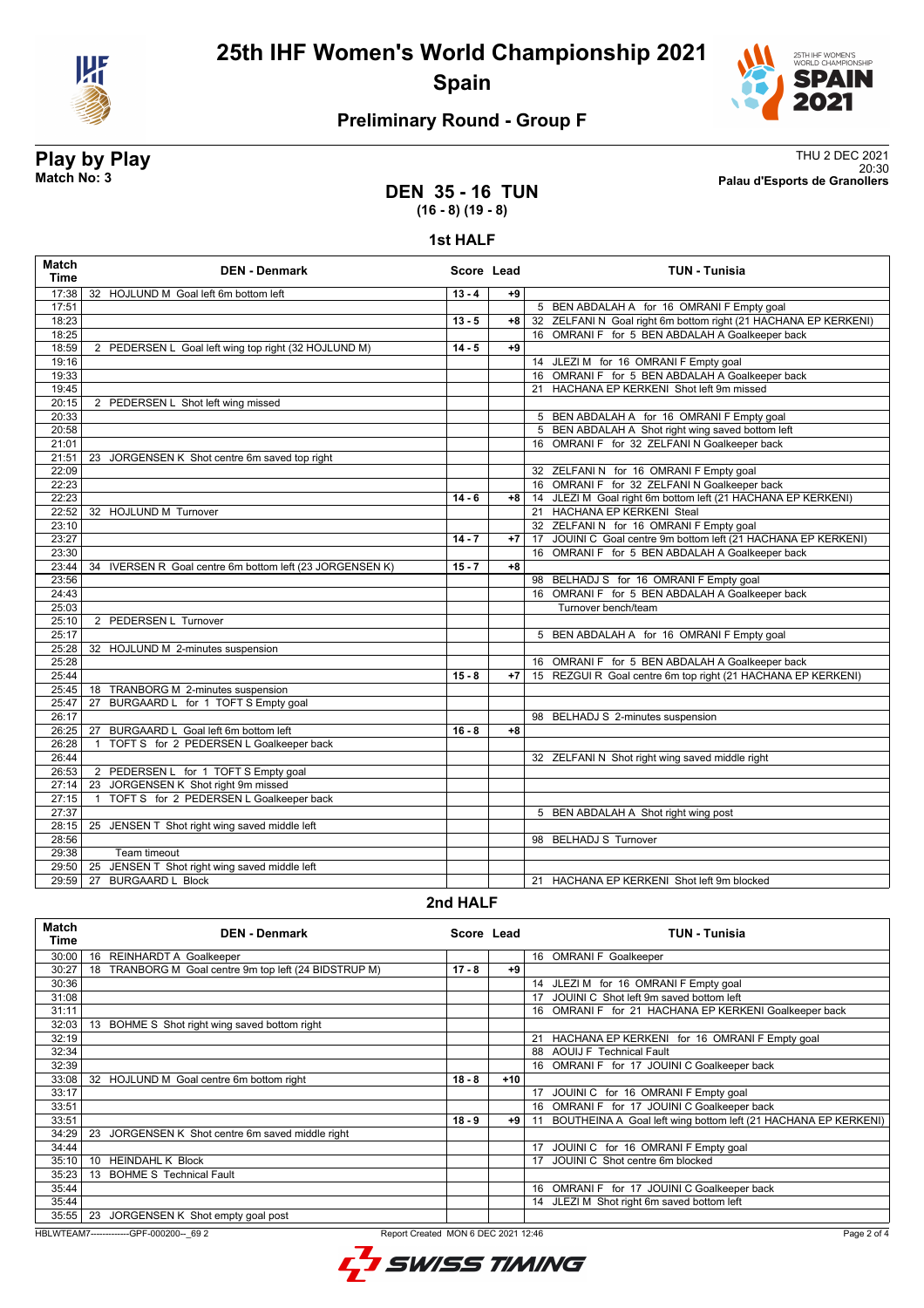



## **Preliminary Round - Group F**

**Play by Play**<br>Match No: 3<br>Palau d'Esports de Granollers 20:30 **Match No: 3 Palau d'Esports de Granollers**

### **DEN 35 - 16 TUN (16 - 8) (19 - 8)**

#### **2nd HALF**

| 35:57<br>17 JOUINI C for 16 OMRANI F Empty goal<br>14 JLEZI M Shot centre 6m missed<br>36:18<br>36:28<br>16 OMRANI F for 11 BOUTHEINA A Goalkeeper back<br>36:46<br>$19 - 9$<br>$+10$<br>23 JORGENSEN K Goal centre 6m middle right<br>37:25<br>5 BEN ABDALAH A Shot right wing missed<br>37:59<br>32 HOJLUND M Goal centre 6m top left (23 JORGENSEN K)<br>$+11$<br>$20 - 9$<br>38:12<br>15 REZGUI R Technical Fault<br>33 FRIIS E Turnover (FB)<br>38:19<br>88 AOUIJ F Steal<br>39:07<br>11 BOUTHEINA A Goal left wing bottom right (17 JOUINI C)<br>$20 - 10$<br>$+10$<br>39:36<br>JORGENSEN K Goal centre 6m middle right (32 HOJLUND M)<br>$21 - 10$<br>23<br>$+11$<br>40:40<br>11 BOUTHEINA A right 6m<br>40:46<br>33 FRIIS E Goal fast break top right (16 REINHARDT A)<br>$+12$<br>$22 - 10$<br>40:59<br>33 MKADEM R for 16 OMRANI F Goalkeeper Substitution<br>41:30<br>13 BOHME S 2-minutes suspension<br>15 REZGUI R Technical Fault<br>41:52<br>42:20<br>13 BOHME S for 16 REINHARDT A Empty goal<br>10 HEINDAHL K Goal centre 6m middle left (18 TRANBORG M)<br>$+13$<br>42:21<br>$23 - 10$<br>42:27<br>16 REINHARDT A for 25 JENSEN T Goalkeeper back<br>42:46<br>15 REZGUI R Shot centre 6m missed<br>43:00<br>25 JENSEN T for 16 REINHARDT A Empty goal<br>32 HOJLUND M Goal centre 6m top left<br>$+14$<br>43:14<br>$24 - 10$<br>16 REINHARDT A for 25 JENSEN T Goalkeeper back<br>43:17<br>43:32<br>15 REZGUI R Technical Fault<br>44:03<br>8 HANSEN A Shot left 9m missed<br>44:28<br>10 HAMROUNI A Technical Fault<br>8 HANSEN A Goal left 6m bottom left<br>$25 - 10$<br>45:00<br>$+15$<br>10 HEINDAHL K 2-minutes suspension<br>45:29<br>45:45<br>10 HAMROUNI A Technical Fault<br>45:51<br>33 FRIIS E Goal fast break bottom left (8 HANSEN A)<br>$26 - 10$<br>$+16$<br>46:18<br>17 JOUINI C Shot left 6m saved bottom right<br>46:34<br>Team timeout<br>46:34<br>IVERSEN R for 16 REINHARDT A Empty goal<br>34<br>JORGENSEN K Goal left 6m top right (27 BURGAARD L)<br>$27 - 10$<br>$+17$<br>46:49<br>23<br>46:53<br>16 REINHARDT A for 13 BOHME S Goalkeeper back<br>47:08<br>17 JOUINI C Turnover<br>13 BOHME S for 16 REINHARDT A Empty goal<br>47:18<br>16 REINHARDT A for 10 HEINDAHL K Goalkeeper back<br>47:32<br>JORGENSEN K Turnover<br>47:39<br>88 AOUIJ F Steal<br>23<br>47:45<br>$27 - 11$<br>88 AOUIJ F Goal fast break bottom left<br>+16<br>34 IVERSEN R Goal centre 6m bottom centre (27 BURGAARD L)<br>$28 - 11$<br>48:11<br>$+17$<br>8 HANSEN A Steal<br>21 HACHANA EP KERKENI Turnover<br>48:48<br>13 BOHME S_Goal fast break bottom right (34 IVERSEN R)<br>48:54<br>$29 - 11$<br>$+18$<br>11 HAUGSTED L Block<br>98 BELHADJ S Shot centre 9m blocked<br>49:49<br>8 HANSEN A Goal fast break bottom left (11 HAUGSTED L)<br>$30 - 11$<br>50:02<br>$+19$<br>50:03<br>Team timeout<br>88 AOUIJ F Turnover<br>50:26<br>23 JORGENSEN K Steal<br>13 BOHME S Shot fast break saved middle left<br>50:36<br>51:30<br>8 HANSEN A Block<br>88 AOUIJ F Shot right 6m blocked<br>51:40<br>29 MASRI A Shot centre 6m saved bottom right<br>52:01<br>98 BELHADJ S Technical Fault<br>52:10<br><b>BURGAARD L Turnover</b><br>27<br>53:07<br><b>IVERSEN R Block</b><br>34<br>88 AOUIJ F Shot centre 9m blocked<br>HANSEN A Goal fast break bottom right<br>$31 - 11$<br>53:18<br>8<br>+20<br>53:59<br>$31 - 12$<br>$+19$<br>BOUTHEINA A Goal left wing top right (29 MASRI A)<br>11<br>54:33<br>27<br>$32 - 12$<br>$+20$<br>BURGAARD L Goal centre 9m bottom right<br>54:43<br>$32 - 13$<br>$+19$<br>BOUTHEINA A Goal left wing bottom left (29 MASRI A)<br>11<br>55:40<br>8 HANSEN A 7m received<br>YAACOUB O 7m caused<br>9<br>55:52<br>PETERSEN S Goal Penalty shot bottom right (8 HANSEN A)<br>$33 - 13$<br>$+20$<br>31<br>$33 - 14$<br>56:34<br>$+19$<br>29 MASRI A Goal left wing bottom right<br>57:08<br>8 HANSEN A Goal centre 9m middle left (27 BURGAARD L)<br>$34 - 14$<br>$+20$<br>57:35<br>$34 - 15$<br>$+19$<br>14 JLEZI M Goal centre 6m bottom centre (88 AOUIJ F)<br>58:06<br>34 IVERSEN R Technical Fault<br>58:26<br>$34 - 16$<br>$+18$<br>YAACOUB O Goal centre 6m bottom left (29 MASRI A)<br>9<br>$+19$<br>58:45<br>BURGAARD L Goal right 6m bottom left (31 PETERSEN S)<br>$35 - 16$<br>27<br>59:14<br>29 MASRI A Turnover<br>59:59 | Match<br>Time | <b>DEN - Denmark</b>                | Score Lead | <b>TUN - Tunisia</b> |
|--------------------------------------------------------------------------------------------------------------------------------------------------------------------------------------------------------------------------------------------------------------------------------------------------------------------------------------------------------------------------------------------------------------------------------------------------------------------------------------------------------------------------------------------------------------------------------------------------------------------------------------------------------------------------------------------------------------------------------------------------------------------------------------------------------------------------------------------------------------------------------------------------------------------------------------------------------------------------------------------------------------------------------------------------------------------------------------------------------------------------------------------------------------------------------------------------------------------------------------------------------------------------------------------------------------------------------------------------------------------------------------------------------------------------------------------------------------------------------------------------------------------------------------------------------------------------------------------------------------------------------------------------------------------------------------------------------------------------------------------------------------------------------------------------------------------------------------------------------------------------------------------------------------------------------------------------------------------------------------------------------------------------------------------------------------------------------------------------------------------------------------------------------------------------------------------------------------------------------------------------------------------------------------------------------------------------------------------------------------------------------------------------------------------------------------------------------------------------------------------------------------------------------------------------------------------------------------------------------------------------------------------------------------------------------------------------------------------------------------------------------------------------------------------------------------------------------------------------------------------------------------------------------------------------------------------------------------------------------------------------------------------------------------------------------------------------------------------------------------------------------------------------------------------------------------------------------------------------------------------------------------------------------------------------------------------------------------------------------------------------------------------------------------------------------------------------------------------------------------------------------------------------------------------------------------------------------------------------------------------------------------------------------------------------------------------------------------------------------------------------------------------------------------------------------------------------------------------------------------------------------------------------------------------------------------------------------------------------------------------------------------------------------------------------------------------------------------------------------------------------------------------------------------------------------------------------------------------------------------------------------------------------------------------|---------------|-------------------------------------|------------|----------------------|
|                                                                                                                                                                                                                                                                                                                                                                                                                                                                                                                                                                                                                                                                                                                                                                                                                                                                                                                                                                                                                                                                                                                                                                                                                                                                                                                                                                                                                                                                                                                                                                                                                                                                                                                                                                                                                                                                                                                                                                                                                                                                                                                                                                                                                                                                                                                                                                                                                                                                                                                                                                                                                                                                                                                                                                                                                                                                                                                                                                                                                                                                                                                                                                                                                                                                                                                                                                                                                                                                                                                                                                                                                                                                                                                                                                                                                                                                                                                                                                                                                                                                                                                                                                                                                                                                                            |               |                                     |            |                      |
|                                                                                                                                                                                                                                                                                                                                                                                                                                                                                                                                                                                                                                                                                                                                                                                                                                                                                                                                                                                                                                                                                                                                                                                                                                                                                                                                                                                                                                                                                                                                                                                                                                                                                                                                                                                                                                                                                                                                                                                                                                                                                                                                                                                                                                                                                                                                                                                                                                                                                                                                                                                                                                                                                                                                                                                                                                                                                                                                                                                                                                                                                                                                                                                                                                                                                                                                                                                                                                                                                                                                                                                                                                                                                                                                                                                                                                                                                                                                                                                                                                                                                                                                                                                                                                                                                            |               |                                     |            |                      |
|                                                                                                                                                                                                                                                                                                                                                                                                                                                                                                                                                                                                                                                                                                                                                                                                                                                                                                                                                                                                                                                                                                                                                                                                                                                                                                                                                                                                                                                                                                                                                                                                                                                                                                                                                                                                                                                                                                                                                                                                                                                                                                                                                                                                                                                                                                                                                                                                                                                                                                                                                                                                                                                                                                                                                                                                                                                                                                                                                                                                                                                                                                                                                                                                                                                                                                                                                                                                                                                                                                                                                                                                                                                                                                                                                                                                                                                                                                                                                                                                                                                                                                                                                                                                                                                                                            |               |                                     |            |                      |
|                                                                                                                                                                                                                                                                                                                                                                                                                                                                                                                                                                                                                                                                                                                                                                                                                                                                                                                                                                                                                                                                                                                                                                                                                                                                                                                                                                                                                                                                                                                                                                                                                                                                                                                                                                                                                                                                                                                                                                                                                                                                                                                                                                                                                                                                                                                                                                                                                                                                                                                                                                                                                                                                                                                                                                                                                                                                                                                                                                                                                                                                                                                                                                                                                                                                                                                                                                                                                                                                                                                                                                                                                                                                                                                                                                                                                                                                                                                                                                                                                                                                                                                                                                                                                                                                                            |               |                                     |            |                      |
|                                                                                                                                                                                                                                                                                                                                                                                                                                                                                                                                                                                                                                                                                                                                                                                                                                                                                                                                                                                                                                                                                                                                                                                                                                                                                                                                                                                                                                                                                                                                                                                                                                                                                                                                                                                                                                                                                                                                                                                                                                                                                                                                                                                                                                                                                                                                                                                                                                                                                                                                                                                                                                                                                                                                                                                                                                                                                                                                                                                                                                                                                                                                                                                                                                                                                                                                                                                                                                                                                                                                                                                                                                                                                                                                                                                                                                                                                                                                                                                                                                                                                                                                                                                                                                                                                            |               |                                     |            |                      |
|                                                                                                                                                                                                                                                                                                                                                                                                                                                                                                                                                                                                                                                                                                                                                                                                                                                                                                                                                                                                                                                                                                                                                                                                                                                                                                                                                                                                                                                                                                                                                                                                                                                                                                                                                                                                                                                                                                                                                                                                                                                                                                                                                                                                                                                                                                                                                                                                                                                                                                                                                                                                                                                                                                                                                                                                                                                                                                                                                                                                                                                                                                                                                                                                                                                                                                                                                                                                                                                                                                                                                                                                                                                                                                                                                                                                                                                                                                                                                                                                                                                                                                                                                                                                                                                                                            |               |                                     |            |                      |
|                                                                                                                                                                                                                                                                                                                                                                                                                                                                                                                                                                                                                                                                                                                                                                                                                                                                                                                                                                                                                                                                                                                                                                                                                                                                                                                                                                                                                                                                                                                                                                                                                                                                                                                                                                                                                                                                                                                                                                                                                                                                                                                                                                                                                                                                                                                                                                                                                                                                                                                                                                                                                                                                                                                                                                                                                                                                                                                                                                                                                                                                                                                                                                                                                                                                                                                                                                                                                                                                                                                                                                                                                                                                                                                                                                                                                                                                                                                                                                                                                                                                                                                                                                                                                                                                                            |               |                                     |            |                      |
|                                                                                                                                                                                                                                                                                                                                                                                                                                                                                                                                                                                                                                                                                                                                                                                                                                                                                                                                                                                                                                                                                                                                                                                                                                                                                                                                                                                                                                                                                                                                                                                                                                                                                                                                                                                                                                                                                                                                                                                                                                                                                                                                                                                                                                                                                                                                                                                                                                                                                                                                                                                                                                                                                                                                                                                                                                                                                                                                                                                                                                                                                                                                                                                                                                                                                                                                                                                                                                                                                                                                                                                                                                                                                                                                                                                                                                                                                                                                                                                                                                                                                                                                                                                                                                                                                            |               |                                     |            |                      |
|                                                                                                                                                                                                                                                                                                                                                                                                                                                                                                                                                                                                                                                                                                                                                                                                                                                                                                                                                                                                                                                                                                                                                                                                                                                                                                                                                                                                                                                                                                                                                                                                                                                                                                                                                                                                                                                                                                                                                                                                                                                                                                                                                                                                                                                                                                                                                                                                                                                                                                                                                                                                                                                                                                                                                                                                                                                                                                                                                                                                                                                                                                                                                                                                                                                                                                                                                                                                                                                                                                                                                                                                                                                                                                                                                                                                                                                                                                                                                                                                                                                                                                                                                                                                                                                                                            |               |                                     |            |                      |
|                                                                                                                                                                                                                                                                                                                                                                                                                                                                                                                                                                                                                                                                                                                                                                                                                                                                                                                                                                                                                                                                                                                                                                                                                                                                                                                                                                                                                                                                                                                                                                                                                                                                                                                                                                                                                                                                                                                                                                                                                                                                                                                                                                                                                                                                                                                                                                                                                                                                                                                                                                                                                                                                                                                                                                                                                                                                                                                                                                                                                                                                                                                                                                                                                                                                                                                                                                                                                                                                                                                                                                                                                                                                                                                                                                                                                                                                                                                                                                                                                                                                                                                                                                                                                                                                                            |               |                                     |            |                      |
|                                                                                                                                                                                                                                                                                                                                                                                                                                                                                                                                                                                                                                                                                                                                                                                                                                                                                                                                                                                                                                                                                                                                                                                                                                                                                                                                                                                                                                                                                                                                                                                                                                                                                                                                                                                                                                                                                                                                                                                                                                                                                                                                                                                                                                                                                                                                                                                                                                                                                                                                                                                                                                                                                                                                                                                                                                                                                                                                                                                                                                                                                                                                                                                                                                                                                                                                                                                                                                                                                                                                                                                                                                                                                                                                                                                                                                                                                                                                                                                                                                                                                                                                                                                                                                                                                            |               |                                     |            |                      |
|                                                                                                                                                                                                                                                                                                                                                                                                                                                                                                                                                                                                                                                                                                                                                                                                                                                                                                                                                                                                                                                                                                                                                                                                                                                                                                                                                                                                                                                                                                                                                                                                                                                                                                                                                                                                                                                                                                                                                                                                                                                                                                                                                                                                                                                                                                                                                                                                                                                                                                                                                                                                                                                                                                                                                                                                                                                                                                                                                                                                                                                                                                                                                                                                                                                                                                                                                                                                                                                                                                                                                                                                                                                                                                                                                                                                                                                                                                                                                                                                                                                                                                                                                                                                                                                                                            |               |                                     |            |                      |
|                                                                                                                                                                                                                                                                                                                                                                                                                                                                                                                                                                                                                                                                                                                                                                                                                                                                                                                                                                                                                                                                                                                                                                                                                                                                                                                                                                                                                                                                                                                                                                                                                                                                                                                                                                                                                                                                                                                                                                                                                                                                                                                                                                                                                                                                                                                                                                                                                                                                                                                                                                                                                                                                                                                                                                                                                                                                                                                                                                                                                                                                                                                                                                                                                                                                                                                                                                                                                                                                                                                                                                                                                                                                                                                                                                                                                                                                                                                                                                                                                                                                                                                                                                                                                                                                                            |               |                                     |            |                      |
|                                                                                                                                                                                                                                                                                                                                                                                                                                                                                                                                                                                                                                                                                                                                                                                                                                                                                                                                                                                                                                                                                                                                                                                                                                                                                                                                                                                                                                                                                                                                                                                                                                                                                                                                                                                                                                                                                                                                                                                                                                                                                                                                                                                                                                                                                                                                                                                                                                                                                                                                                                                                                                                                                                                                                                                                                                                                                                                                                                                                                                                                                                                                                                                                                                                                                                                                                                                                                                                                                                                                                                                                                                                                                                                                                                                                                                                                                                                                                                                                                                                                                                                                                                                                                                                                                            |               |                                     |            |                      |
|                                                                                                                                                                                                                                                                                                                                                                                                                                                                                                                                                                                                                                                                                                                                                                                                                                                                                                                                                                                                                                                                                                                                                                                                                                                                                                                                                                                                                                                                                                                                                                                                                                                                                                                                                                                                                                                                                                                                                                                                                                                                                                                                                                                                                                                                                                                                                                                                                                                                                                                                                                                                                                                                                                                                                                                                                                                                                                                                                                                                                                                                                                                                                                                                                                                                                                                                                                                                                                                                                                                                                                                                                                                                                                                                                                                                                                                                                                                                                                                                                                                                                                                                                                                                                                                                                            |               |                                     |            |                      |
|                                                                                                                                                                                                                                                                                                                                                                                                                                                                                                                                                                                                                                                                                                                                                                                                                                                                                                                                                                                                                                                                                                                                                                                                                                                                                                                                                                                                                                                                                                                                                                                                                                                                                                                                                                                                                                                                                                                                                                                                                                                                                                                                                                                                                                                                                                                                                                                                                                                                                                                                                                                                                                                                                                                                                                                                                                                                                                                                                                                                                                                                                                                                                                                                                                                                                                                                                                                                                                                                                                                                                                                                                                                                                                                                                                                                                                                                                                                                                                                                                                                                                                                                                                                                                                                                                            |               |                                     |            |                      |
|                                                                                                                                                                                                                                                                                                                                                                                                                                                                                                                                                                                                                                                                                                                                                                                                                                                                                                                                                                                                                                                                                                                                                                                                                                                                                                                                                                                                                                                                                                                                                                                                                                                                                                                                                                                                                                                                                                                                                                                                                                                                                                                                                                                                                                                                                                                                                                                                                                                                                                                                                                                                                                                                                                                                                                                                                                                                                                                                                                                                                                                                                                                                                                                                                                                                                                                                                                                                                                                                                                                                                                                                                                                                                                                                                                                                                                                                                                                                                                                                                                                                                                                                                                                                                                                                                            |               |                                     |            |                      |
|                                                                                                                                                                                                                                                                                                                                                                                                                                                                                                                                                                                                                                                                                                                                                                                                                                                                                                                                                                                                                                                                                                                                                                                                                                                                                                                                                                                                                                                                                                                                                                                                                                                                                                                                                                                                                                                                                                                                                                                                                                                                                                                                                                                                                                                                                                                                                                                                                                                                                                                                                                                                                                                                                                                                                                                                                                                                                                                                                                                                                                                                                                                                                                                                                                                                                                                                                                                                                                                                                                                                                                                                                                                                                                                                                                                                                                                                                                                                                                                                                                                                                                                                                                                                                                                                                            |               |                                     |            |                      |
|                                                                                                                                                                                                                                                                                                                                                                                                                                                                                                                                                                                                                                                                                                                                                                                                                                                                                                                                                                                                                                                                                                                                                                                                                                                                                                                                                                                                                                                                                                                                                                                                                                                                                                                                                                                                                                                                                                                                                                                                                                                                                                                                                                                                                                                                                                                                                                                                                                                                                                                                                                                                                                                                                                                                                                                                                                                                                                                                                                                                                                                                                                                                                                                                                                                                                                                                                                                                                                                                                                                                                                                                                                                                                                                                                                                                                                                                                                                                                                                                                                                                                                                                                                                                                                                                                            |               |                                     |            |                      |
|                                                                                                                                                                                                                                                                                                                                                                                                                                                                                                                                                                                                                                                                                                                                                                                                                                                                                                                                                                                                                                                                                                                                                                                                                                                                                                                                                                                                                                                                                                                                                                                                                                                                                                                                                                                                                                                                                                                                                                                                                                                                                                                                                                                                                                                                                                                                                                                                                                                                                                                                                                                                                                                                                                                                                                                                                                                                                                                                                                                                                                                                                                                                                                                                                                                                                                                                                                                                                                                                                                                                                                                                                                                                                                                                                                                                                                                                                                                                                                                                                                                                                                                                                                                                                                                                                            |               |                                     |            |                      |
|                                                                                                                                                                                                                                                                                                                                                                                                                                                                                                                                                                                                                                                                                                                                                                                                                                                                                                                                                                                                                                                                                                                                                                                                                                                                                                                                                                                                                                                                                                                                                                                                                                                                                                                                                                                                                                                                                                                                                                                                                                                                                                                                                                                                                                                                                                                                                                                                                                                                                                                                                                                                                                                                                                                                                                                                                                                                                                                                                                                                                                                                                                                                                                                                                                                                                                                                                                                                                                                                                                                                                                                                                                                                                                                                                                                                                                                                                                                                                                                                                                                                                                                                                                                                                                                                                            |               |                                     |            |                      |
|                                                                                                                                                                                                                                                                                                                                                                                                                                                                                                                                                                                                                                                                                                                                                                                                                                                                                                                                                                                                                                                                                                                                                                                                                                                                                                                                                                                                                                                                                                                                                                                                                                                                                                                                                                                                                                                                                                                                                                                                                                                                                                                                                                                                                                                                                                                                                                                                                                                                                                                                                                                                                                                                                                                                                                                                                                                                                                                                                                                                                                                                                                                                                                                                                                                                                                                                                                                                                                                                                                                                                                                                                                                                                                                                                                                                                                                                                                                                                                                                                                                                                                                                                                                                                                                                                            |               |                                     |            |                      |
|                                                                                                                                                                                                                                                                                                                                                                                                                                                                                                                                                                                                                                                                                                                                                                                                                                                                                                                                                                                                                                                                                                                                                                                                                                                                                                                                                                                                                                                                                                                                                                                                                                                                                                                                                                                                                                                                                                                                                                                                                                                                                                                                                                                                                                                                                                                                                                                                                                                                                                                                                                                                                                                                                                                                                                                                                                                                                                                                                                                                                                                                                                                                                                                                                                                                                                                                                                                                                                                                                                                                                                                                                                                                                                                                                                                                                                                                                                                                                                                                                                                                                                                                                                                                                                                                                            |               |                                     |            |                      |
|                                                                                                                                                                                                                                                                                                                                                                                                                                                                                                                                                                                                                                                                                                                                                                                                                                                                                                                                                                                                                                                                                                                                                                                                                                                                                                                                                                                                                                                                                                                                                                                                                                                                                                                                                                                                                                                                                                                                                                                                                                                                                                                                                                                                                                                                                                                                                                                                                                                                                                                                                                                                                                                                                                                                                                                                                                                                                                                                                                                                                                                                                                                                                                                                                                                                                                                                                                                                                                                                                                                                                                                                                                                                                                                                                                                                                                                                                                                                                                                                                                                                                                                                                                                                                                                                                            |               |                                     |            |                      |
|                                                                                                                                                                                                                                                                                                                                                                                                                                                                                                                                                                                                                                                                                                                                                                                                                                                                                                                                                                                                                                                                                                                                                                                                                                                                                                                                                                                                                                                                                                                                                                                                                                                                                                                                                                                                                                                                                                                                                                                                                                                                                                                                                                                                                                                                                                                                                                                                                                                                                                                                                                                                                                                                                                                                                                                                                                                                                                                                                                                                                                                                                                                                                                                                                                                                                                                                                                                                                                                                                                                                                                                                                                                                                                                                                                                                                                                                                                                                                                                                                                                                                                                                                                                                                                                                                            |               |                                     |            |                      |
|                                                                                                                                                                                                                                                                                                                                                                                                                                                                                                                                                                                                                                                                                                                                                                                                                                                                                                                                                                                                                                                                                                                                                                                                                                                                                                                                                                                                                                                                                                                                                                                                                                                                                                                                                                                                                                                                                                                                                                                                                                                                                                                                                                                                                                                                                                                                                                                                                                                                                                                                                                                                                                                                                                                                                                                                                                                                                                                                                                                                                                                                                                                                                                                                                                                                                                                                                                                                                                                                                                                                                                                                                                                                                                                                                                                                                                                                                                                                                                                                                                                                                                                                                                                                                                                                                            |               |                                     |            |                      |
|                                                                                                                                                                                                                                                                                                                                                                                                                                                                                                                                                                                                                                                                                                                                                                                                                                                                                                                                                                                                                                                                                                                                                                                                                                                                                                                                                                                                                                                                                                                                                                                                                                                                                                                                                                                                                                                                                                                                                                                                                                                                                                                                                                                                                                                                                                                                                                                                                                                                                                                                                                                                                                                                                                                                                                                                                                                                                                                                                                                                                                                                                                                                                                                                                                                                                                                                                                                                                                                                                                                                                                                                                                                                                                                                                                                                                                                                                                                                                                                                                                                                                                                                                                                                                                                                                            |               |                                     |            |                      |
|                                                                                                                                                                                                                                                                                                                                                                                                                                                                                                                                                                                                                                                                                                                                                                                                                                                                                                                                                                                                                                                                                                                                                                                                                                                                                                                                                                                                                                                                                                                                                                                                                                                                                                                                                                                                                                                                                                                                                                                                                                                                                                                                                                                                                                                                                                                                                                                                                                                                                                                                                                                                                                                                                                                                                                                                                                                                                                                                                                                                                                                                                                                                                                                                                                                                                                                                                                                                                                                                                                                                                                                                                                                                                                                                                                                                                                                                                                                                                                                                                                                                                                                                                                                                                                                                                            |               |                                     |            |                      |
|                                                                                                                                                                                                                                                                                                                                                                                                                                                                                                                                                                                                                                                                                                                                                                                                                                                                                                                                                                                                                                                                                                                                                                                                                                                                                                                                                                                                                                                                                                                                                                                                                                                                                                                                                                                                                                                                                                                                                                                                                                                                                                                                                                                                                                                                                                                                                                                                                                                                                                                                                                                                                                                                                                                                                                                                                                                                                                                                                                                                                                                                                                                                                                                                                                                                                                                                                                                                                                                                                                                                                                                                                                                                                                                                                                                                                                                                                                                                                                                                                                                                                                                                                                                                                                                                                            |               |                                     |            |                      |
|                                                                                                                                                                                                                                                                                                                                                                                                                                                                                                                                                                                                                                                                                                                                                                                                                                                                                                                                                                                                                                                                                                                                                                                                                                                                                                                                                                                                                                                                                                                                                                                                                                                                                                                                                                                                                                                                                                                                                                                                                                                                                                                                                                                                                                                                                                                                                                                                                                                                                                                                                                                                                                                                                                                                                                                                                                                                                                                                                                                                                                                                                                                                                                                                                                                                                                                                                                                                                                                                                                                                                                                                                                                                                                                                                                                                                                                                                                                                                                                                                                                                                                                                                                                                                                                                                            |               |                                     |            |                      |
|                                                                                                                                                                                                                                                                                                                                                                                                                                                                                                                                                                                                                                                                                                                                                                                                                                                                                                                                                                                                                                                                                                                                                                                                                                                                                                                                                                                                                                                                                                                                                                                                                                                                                                                                                                                                                                                                                                                                                                                                                                                                                                                                                                                                                                                                                                                                                                                                                                                                                                                                                                                                                                                                                                                                                                                                                                                                                                                                                                                                                                                                                                                                                                                                                                                                                                                                                                                                                                                                                                                                                                                                                                                                                                                                                                                                                                                                                                                                                                                                                                                                                                                                                                                                                                                                                            |               |                                     |            |                      |
|                                                                                                                                                                                                                                                                                                                                                                                                                                                                                                                                                                                                                                                                                                                                                                                                                                                                                                                                                                                                                                                                                                                                                                                                                                                                                                                                                                                                                                                                                                                                                                                                                                                                                                                                                                                                                                                                                                                                                                                                                                                                                                                                                                                                                                                                                                                                                                                                                                                                                                                                                                                                                                                                                                                                                                                                                                                                                                                                                                                                                                                                                                                                                                                                                                                                                                                                                                                                                                                                                                                                                                                                                                                                                                                                                                                                                                                                                                                                                                                                                                                                                                                                                                                                                                                                                            |               |                                     |            |                      |
|                                                                                                                                                                                                                                                                                                                                                                                                                                                                                                                                                                                                                                                                                                                                                                                                                                                                                                                                                                                                                                                                                                                                                                                                                                                                                                                                                                                                                                                                                                                                                                                                                                                                                                                                                                                                                                                                                                                                                                                                                                                                                                                                                                                                                                                                                                                                                                                                                                                                                                                                                                                                                                                                                                                                                                                                                                                                                                                                                                                                                                                                                                                                                                                                                                                                                                                                                                                                                                                                                                                                                                                                                                                                                                                                                                                                                                                                                                                                                                                                                                                                                                                                                                                                                                                                                            |               |                                     |            |                      |
|                                                                                                                                                                                                                                                                                                                                                                                                                                                                                                                                                                                                                                                                                                                                                                                                                                                                                                                                                                                                                                                                                                                                                                                                                                                                                                                                                                                                                                                                                                                                                                                                                                                                                                                                                                                                                                                                                                                                                                                                                                                                                                                                                                                                                                                                                                                                                                                                                                                                                                                                                                                                                                                                                                                                                                                                                                                                                                                                                                                                                                                                                                                                                                                                                                                                                                                                                                                                                                                                                                                                                                                                                                                                                                                                                                                                                                                                                                                                                                                                                                                                                                                                                                                                                                                                                            |               |                                     |            |                      |
|                                                                                                                                                                                                                                                                                                                                                                                                                                                                                                                                                                                                                                                                                                                                                                                                                                                                                                                                                                                                                                                                                                                                                                                                                                                                                                                                                                                                                                                                                                                                                                                                                                                                                                                                                                                                                                                                                                                                                                                                                                                                                                                                                                                                                                                                                                                                                                                                                                                                                                                                                                                                                                                                                                                                                                                                                                                                                                                                                                                                                                                                                                                                                                                                                                                                                                                                                                                                                                                                                                                                                                                                                                                                                                                                                                                                                                                                                                                                                                                                                                                                                                                                                                                                                                                                                            |               |                                     |            |                      |
|                                                                                                                                                                                                                                                                                                                                                                                                                                                                                                                                                                                                                                                                                                                                                                                                                                                                                                                                                                                                                                                                                                                                                                                                                                                                                                                                                                                                                                                                                                                                                                                                                                                                                                                                                                                                                                                                                                                                                                                                                                                                                                                                                                                                                                                                                                                                                                                                                                                                                                                                                                                                                                                                                                                                                                                                                                                                                                                                                                                                                                                                                                                                                                                                                                                                                                                                                                                                                                                                                                                                                                                                                                                                                                                                                                                                                                                                                                                                                                                                                                                                                                                                                                                                                                                                                            |               |                                     |            |                      |
|                                                                                                                                                                                                                                                                                                                                                                                                                                                                                                                                                                                                                                                                                                                                                                                                                                                                                                                                                                                                                                                                                                                                                                                                                                                                                                                                                                                                                                                                                                                                                                                                                                                                                                                                                                                                                                                                                                                                                                                                                                                                                                                                                                                                                                                                                                                                                                                                                                                                                                                                                                                                                                                                                                                                                                                                                                                                                                                                                                                                                                                                                                                                                                                                                                                                                                                                                                                                                                                                                                                                                                                                                                                                                                                                                                                                                                                                                                                                                                                                                                                                                                                                                                                                                                                                                            |               |                                     |            |                      |
|                                                                                                                                                                                                                                                                                                                                                                                                                                                                                                                                                                                                                                                                                                                                                                                                                                                                                                                                                                                                                                                                                                                                                                                                                                                                                                                                                                                                                                                                                                                                                                                                                                                                                                                                                                                                                                                                                                                                                                                                                                                                                                                                                                                                                                                                                                                                                                                                                                                                                                                                                                                                                                                                                                                                                                                                                                                                                                                                                                                                                                                                                                                                                                                                                                                                                                                                                                                                                                                                                                                                                                                                                                                                                                                                                                                                                                                                                                                                                                                                                                                                                                                                                                                                                                                                                            |               |                                     |            |                      |
|                                                                                                                                                                                                                                                                                                                                                                                                                                                                                                                                                                                                                                                                                                                                                                                                                                                                                                                                                                                                                                                                                                                                                                                                                                                                                                                                                                                                                                                                                                                                                                                                                                                                                                                                                                                                                                                                                                                                                                                                                                                                                                                                                                                                                                                                                                                                                                                                                                                                                                                                                                                                                                                                                                                                                                                                                                                                                                                                                                                                                                                                                                                                                                                                                                                                                                                                                                                                                                                                                                                                                                                                                                                                                                                                                                                                                                                                                                                                                                                                                                                                                                                                                                                                                                                                                            |               |                                     |            |                      |
|                                                                                                                                                                                                                                                                                                                                                                                                                                                                                                                                                                                                                                                                                                                                                                                                                                                                                                                                                                                                                                                                                                                                                                                                                                                                                                                                                                                                                                                                                                                                                                                                                                                                                                                                                                                                                                                                                                                                                                                                                                                                                                                                                                                                                                                                                                                                                                                                                                                                                                                                                                                                                                                                                                                                                                                                                                                                                                                                                                                                                                                                                                                                                                                                                                                                                                                                                                                                                                                                                                                                                                                                                                                                                                                                                                                                                                                                                                                                                                                                                                                                                                                                                                                                                                                                                            |               |                                     |            |                      |
|                                                                                                                                                                                                                                                                                                                                                                                                                                                                                                                                                                                                                                                                                                                                                                                                                                                                                                                                                                                                                                                                                                                                                                                                                                                                                                                                                                                                                                                                                                                                                                                                                                                                                                                                                                                                                                                                                                                                                                                                                                                                                                                                                                                                                                                                                                                                                                                                                                                                                                                                                                                                                                                                                                                                                                                                                                                                                                                                                                                                                                                                                                                                                                                                                                                                                                                                                                                                                                                                                                                                                                                                                                                                                                                                                                                                                                                                                                                                                                                                                                                                                                                                                                                                                                                                                            |               |                                     |            |                      |
|                                                                                                                                                                                                                                                                                                                                                                                                                                                                                                                                                                                                                                                                                                                                                                                                                                                                                                                                                                                                                                                                                                                                                                                                                                                                                                                                                                                                                                                                                                                                                                                                                                                                                                                                                                                                                                                                                                                                                                                                                                                                                                                                                                                                                                                                                                                                                                                                                                                                                                                                                                                                                                                                                                                                                                                                                                                                                                                                                                                                                                                                                                                                                                                                                                                                                                                                                                                                                                                                                                                                                                                                                                                                                                                                                                                                                                                                                                                                                                                                                                                                                                                                                                                                                                                                                            |               |                                     |            |                      |
|                                                                                                                                                                                                                                                                                                                                                                                                                                                                                                                                                                                                                                                                                                                                                                                                                                                                                                                                                                                                                                                                                                                                                                                                                                                                                                                                                                                                                                                                                                                                                                                                                                                                                                                                                                                                                                                                                                                                                                                                                                                                                                                                                                                                                                                                                                                                                                                                                                                                                                                                                                                                                                                                                                                                                                                                                                                                                                                                                                                                                                                                                                                                                                                                                                                                                                                                                                                                                                                                                                                                                                                                                                                                                                                                                                                                                                                                                                                                                                                                                                                                                                                                                                                                                                                                                            |               |                                     |            |                      |
|                                                                                                                                                                                                                                                                                                                                                                                                                                                                                                                                                                                                                                                                                                                                                                                                                                                                                                                                                                                                                                                                                                                                                                                                                                                                                                                                                                                                                                                                                                                                                                                                                                                                                                                                                                                                                                                                                                                                                                                                                                                                                                                                                                                                                                                                                                                                                                                                                                                                                                                                                                                                                                                                                                                                                                                                                                                                                                                                                                                                                                                                                                                                                                                                                                                                                                                                                                                                                                                                                                                                                                                                                                                                                                                                                                                                                                                                                                                                                                                                                                                                                                                                                                                                                                                                                            |               |                                     |            |                      |
|                                                                                                                                                                                                                                                                                                                                                                                                                                                                                                                                                                                                                                                                                                                                                                                                                                                                                                                                                                                                                                                                                                                                                                                                                                                                                                                                                                                                                                                                                                                                                                                                                                                                                                                                                                                                                                                                                                                                                                                                                                                                                                                                                                                                                                                                                                                                                                                                                                                                                                                                                                                                                                                                                                                                                                                                                                                                                                                                                                                                                                                                                                                                                                                                                                                                                                                                                                                                                                                                                                                                                                                                                                                                                                                                                                                                                                                                                                                                                                                                                                                                                                                                                                                                                                                                                            |               |                                     |            |                      |
|                                                                                                                                                                                                                                                                                                                                                                                                                                                                                                                                                                                                                                                                                                                                                                                                                                                                                                                                                                                                                                                                                                                                                                                                                                                                                                                                                                                                                                                                                                                                                                                                                                                                                                                                                                                                                                                                                                                                                                                                                                                                                                                                                                                                                                                                                                                                                                                                                                                                                                                                                                                                                                                                                                                                                                                                                                                                                                                                                                                                                                                                                                                                                                                                                                                                                                                                                                                                                                                                                                                                                                                                                                                                                                                                                                                                                                                                                                                                                                                                                                                                                                                                                                                                                                                                                            |               |                                     |            |                      |
|                                                                                                                                                                                                                                                                                                                                                                                                                                                                                                                                                                                                                                                                                                                                                                                                                                                                                                                                                                                                                                                                                                                                                                                                                                                                                                                                                                                                                                                                                                                                                                                                                                                                                                                                                                                                                                                                                                                                                                                                                                                                                                                                                                                                                                                                                                                                                                                                                                                                                                                                                                                                                                                                                                                                                                                                                                                                                                                                                                                                                                                                                                                                                                                                                                                                                                                                                                                                                                                                                                                                                                                                                                                                                                                                                                                                                                                                                                                                                                                                                                                                                                                                                                                                                                                                                            |               |                                     |            |                      |
|                                                                                                                                                                                                                                                                                                                                                                                                                                                                                                                                                                                                                                                                                                                                                                                                                                                                                                                                                                                                                                                                                                                                                                                                                                                                                                                                                                                                                                                                                                                                                                                                                                                                                                                                                                                                                                                                                                                                                                                                                                                                                                                                                                                                                                                                                                                                                                                                                                                                                                                                                                                                                                                                                                                                                                                                                                                                                                                                                                                                                                                                                                                                                                                                                                                                                                                                                                                                                                                                                                                                                                                                                                                                                                                                                                                                                                                                                                                                                                                                                                                                                                                                                                                                                                                                                            |               |                                     |            |                      |
|                                                                                                                                                                                                                                                                                                                                                                                                                                                                                                                                                                                                                                                                                                                                                                                                                                                                                                                                                                                                                                                                                                                                                                                                                                                                                                                                                                                                                                                                                                                                                                                                                                                                                                                                                                                                                                                                                                                                                                                                                                                                                                                                                                                                                                                                                                                                                                                                                                                                                                                                                                                                                                                                                                                                                                                                                                                                                                                                                                                                                                                                                                                                                                                                                                                                                                                                                                                                                                                                                                                                                                                                                                                                                                                                                                                                                                                                                                                                                                                                                                                                                                                                                                                                                                                                                            |               |                                     |            |                      |
|                                                                                                                                                                                                                                                                                                                                                                                                                                                                                                                                                                                                                                                                                                                                                                                                                                                                                                                                                                                                                                                                                                                                                                                                                                                                                                                                                                                                                                                                                                                                                                                                                                                                                                                                                                                                                                                                                                                                                                                                                                                                                                                                                                                                                                                                                                                                                                                                                                                                                                                                                                                                                                                                                                                                                                                                                                                                                                                                                                                                                                                                                                                                                                                                                                                                                                                                                                                                                                                                                                                                                                                                                                                                                                                                                                                                                                                                                                                                                                                                                                                                                                                                                                                                                                                                                            |               |                                     |            |                      |
|                                                                                                                                                                                                                                                                                                                                                                                                                                                                                                                                                                                                                                                                                                                                                                                                                                                                                                                                                                                                                                                                                                                                                                                                                                                                                                                                                                                                                                                                                                                                                                                                                                                                                                                                                                                                                                                                                                                                                                                                                                                                                                                                                                                                                                                                                                                                                                                                                                                                                                                                                                                                                                                                                                                                                                                                                                                                                                                                                                                                                                                                                                                                                                                                                                                                                                                                                                                                                                                                                                                                                                                                                                                                                                                                                                                                                                                                                                                                                                                                                                                                                                                                                                                                                                                                                            |               |                                     |            |                      |
|                                                                                                                                                                                                                                                                                                                                                                                                                                                                                                                                                                                                                                                                                                                                                                                                                                                                                                                                                                                                                                                                                                                                                                                                                                                                                                                                                                                                                                                                                                                                                                                                                                                                                                                                                                                                                                                                                                                                                                                                                                                                                                                                                                                                                                                                                                                                                                                                                                                                                                                                                                                                                                                                                                                                                                                                                                                                                                                                                                                                                                                                                                                                                                                                                                                                                                                                                                                                                                                                                                                                                                                                                                                                                                                                                                                                                                                                                                                                                                                                                                                                                                                                                                                                                                                                                            |               |                                     |            |                      |
|                                                                                                                                                                                                                                                                                                                                                                                                                                                                                                                                                                                                                                                                                                                                                                                                                                                                                                                                                                                                                                                                                                                                                                                                                                                                                                                                                                                                                                                                                                                                                                                                                                                                                                                                                                                                                                                                                                                                                                                                                                                                                                                                                                                                                                                                                                                                                                                                                                                                                                                                                                                                                                                                                                                                                                                                                                                                                                                                                                                                                                                                                                                                                                                                                                                                                                                                                                                                                                                                                                                                                                                                                                                                                                                                                                                                                                                                                                                                                                                                                                                                                                                                                                                                                                                                                            |               |                                     |            |                      |
|                                                                                                                                                                                                                                                                                                                                                                                                                                                                                                                                                                                                                                                                                                                                                                                                                                                                                                                                                                                                                                                                                                                                                                                                                                                                                                                                                                                                                                                                                                                                                                                                                                                                                                                                                                                                                                                                                                                                                                                                                                                                                                                                                                                                                                                                                                                                                                                                                                                                                                                                                                                                                                                                                                                                                                                                                                                                                                                                                                                                                                                                                                                                                                                                                                                                                                                                                                                                                                                                                                                                                                                                                                                                                                                                                                                                                                                                                                                                                                                                                                                                                                                                                                                                                                                                                            |               |                                     |            |                      |
|                                                                                                                                                                                                                                                                                                                                                                                                                                                                                                                                                                                                                                                                                                                                                                                                                                                                                                                                                                                                                                                                                                                                                                                                                                                                                                                                                                                                                                                                                                                                                                                                                                                                                                                                                                                                                                                                                                                                                                                                                                                                                                                                                                                                                                                                                                                                                                                                                                                                                                                                                                                                                                                                                                                                                                                                                                                                                                                                                                                                                                                                                                                                                                                                                                                                                                                                                                                                                                                                                                                                                                                                                                                                                                                                                                                                                                                                                                                                                                                                                                                                                                                                                                                                                                                                                            |               |                                     |            |                      |
|                                                                                                                                                                                                                                                                                                                                                                                                                                                                                                                                                                                                                                                                                                                                                                                                                                                                                                                                                                                                                                                                                                                                                                                                                                                                                                                                                                                                                                                                                                                                                                                                                                                                                                                                                                                                                                                                                                                                                                                                                                                                                                                                                                                                                                                                                                                                                                                                                                                                                                                                                                                                                                                                                                                                                                                                                                                                                                                                                                                                                                                                                                                                                                                                                                                                                                                                                                                                                                                                                                                                                                                                                                                                                                                                                                                                                                                                                                                                                                                                                                                                                                                                                                                                                                                                                            |               |                                     |            |                      |
|                                                                                                                                                                                                                                                                                                                                                                                                                                                                                                                                                                                                                                                                                                                                                                                                                                                                                                                                                                                                                                                                                                                                                                                                                                                                                                                                                                                                                                                                                                                                                                                                                                                                                                                                                                                                                                                                                                                                                                                                                                                                                                                                                                                                                                                                                                                                                                                                                                                                                                                                                                                                                                                                                                                                                                                                                                                                                                                                                                                                                                                                                                                                                                                                                                                                                                                                                                                                                                                                                                                                                                                                                                                                                                                                                                                                                                                                                                                                                                                                                                                                                                                                                                                                                                                                                            |               |                                     |            |                      |
|                                                                                                                                                                                                                                                                                                                                                                                                                                                                                                                                                                                                                                                                                                                                                                                                                                                                                                                                                                                                                                                                                                                                                                                                                                                                                                                                                                                                                                                                                                                                                                                                                                                                                                                                                                                                                                                                                                                                                                                                                                                                                                                                                                                                                                                                                                                                                                                                                                                                                                                                                                                                                                                                                                                                                                                                                                                                                                                                                                                                                                                                                                                                                                                                                                                                                                                                                                                                                                                                                                                                                                                                                                                                                                                                                                                                                                                                                                                                                                                                                                                                                                                                                                                                                                                                                            |               |                                     |            |                      |
|                                                                                                                                                                                                                                                                                                                                                                                                                                                                                                                                                                                                                                                                                                                                                                                                                                                                                                                                                                                                                                                                                                                                                                                                                                                                                                                                                                                                                                                                                                                                                                                                                                                                                                                                                                                                                                                                                                                                                                                                                                                                                                                                                                                                                                                                                                                                                                                                                                                                                                                                                                                                                                                                                                                                                                                                                                                                                                                                                                                                                                                                                                                                                                                                                                                                                                                                                                                                                                                                                                                                                                                                                                                                                                                                                                                                                                                                                                                                                                                                                                                                                                                                                                                                                                                                                            |               |                                     |            |                      |
|                                                                                                                                                                                                                                                                                                                                                                                                                                                                                                                                                                                                                                                                                                                                                                                                                                                                                                                                                                                                                                                                                                                                                                                                                                                                                                                                                                                                                                                                                                                                                                                                                                                                                                                                                                                                                                                                                                                                                                                                                                                                                                                                                                                                                                                                                                                                                                                                                                                                                                                                                                                                                                                                                                                                                                                                                                                                                                                                                                                                                                                                                                                                                                                                                                                                                                                                                                                                                                                                                                                                                                                                                                                                                                                                                                                                                                                                                                                                                                                                                                                                                                                                                                                                                                                                                            |               |                                     |            |                      |
|                                                                                                                                                                                                                                                                                                                                                                                                                                                                                                                                                                                                                                                                                                                                                                                                                                                                                                                                                                                                                                                                                                                                                                                                                                                                                                                                                                                                                                                                                                                                                                                                                                                                                                                                                                                                                                                                                                                                                                                                                                                                                                                                                                                                                                                                                                                                                                                                                                                                                                                                                                                                                                                                                                                                                                                                                                                                                                                                                                                                                                                                                                                                                                                                                                                                                                                                                                                                                                                                                                                                                                                                                                                                                                                                                                                                                                                                                                                                                                                                                                                                                                                                                                                                                                                                                            |               | 34 IVERSEN R Shot breakthrough post |            |                      |